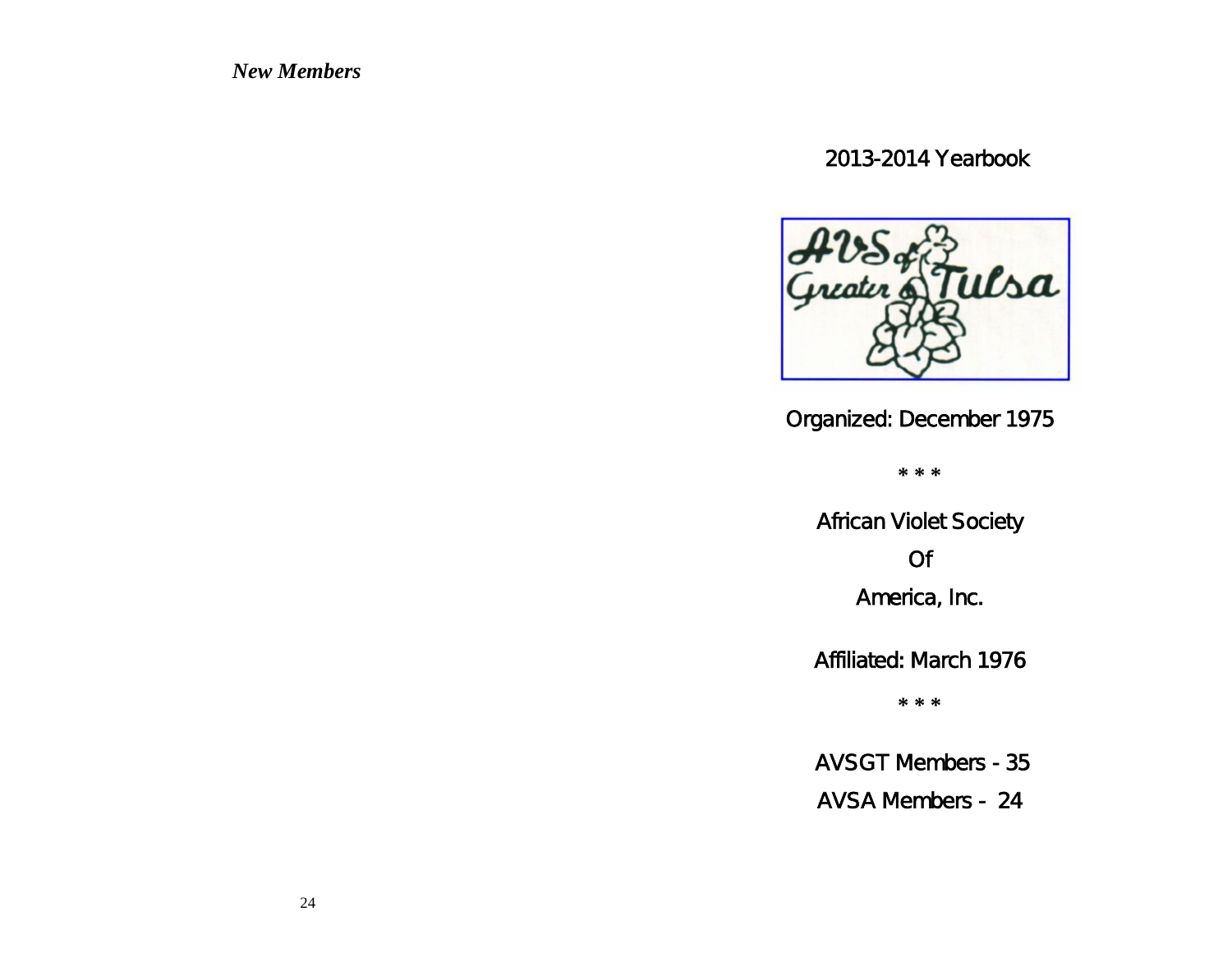#### ARTICLE XII

#### Amendments

# Table of Contents

| Garden Center Information 20 |  |
|------------------------------|--|
|                              |  |
|                              |  |

The Bylaws may be amended by a two-thirds  $(2/3)$  vote of members present at any regular meeting, provided notice of such amendment shall be given to every member ,in writing, at least two weeks previous to that meeting.

#### STANDING RULES

- 1. No financial obligation for an expenditure shall be made without Board approval or as otherwise approved by the Budget.
- 2. The Treasurer shall disburse funds by check to the payment of accounts under \$100.00 without Board approval; shall disburse funds, by check, to the payment of accounts of \$100.00 or greater only by Board approval.
- 3. No member shall promote self-interest advertising at any Society function.
- 4. Members who are hospitalized shall receive a card from the Society.
- 5. In Memoriam gifts shall consist of either flowers or monetary donations to a designated charity or Society on behalf of a Society member, spouse, or child.
- 6. Each Board member shall attend all Board meetings or shall notify the President.
- 7. A commercial grower's list will be made available with only those names of growers who are eligible to enter plants in the Show.
- 8. In the event of a meeting being cancelled due to bad weather, all members will be counted present.
- 9. Loan of Society properties to any other person or organization shall not be made without Board approval.
- 10. Members are encouraged to show a minimum of four entries before being allowed to sell plants at the Annual Show and Sale. If members have no entries for the show due to timing or disasters, they should be allowed to sell if they have sale plants.
- 11. Members must attend three meetings yearly with the fiscal year being July 1 through June 30. Those not attending such three meetings or the equivalent alternative are to be dropped from membership at the end of the fiscal year. Alternative to attendance is: working a minimum of four hours at our annual show and. sale and/or exhibiting an entry in our annual show.
- 12. Persons that have been members previously can renew membership in AVSGT by attending one meeting of AVSGT and paying dues.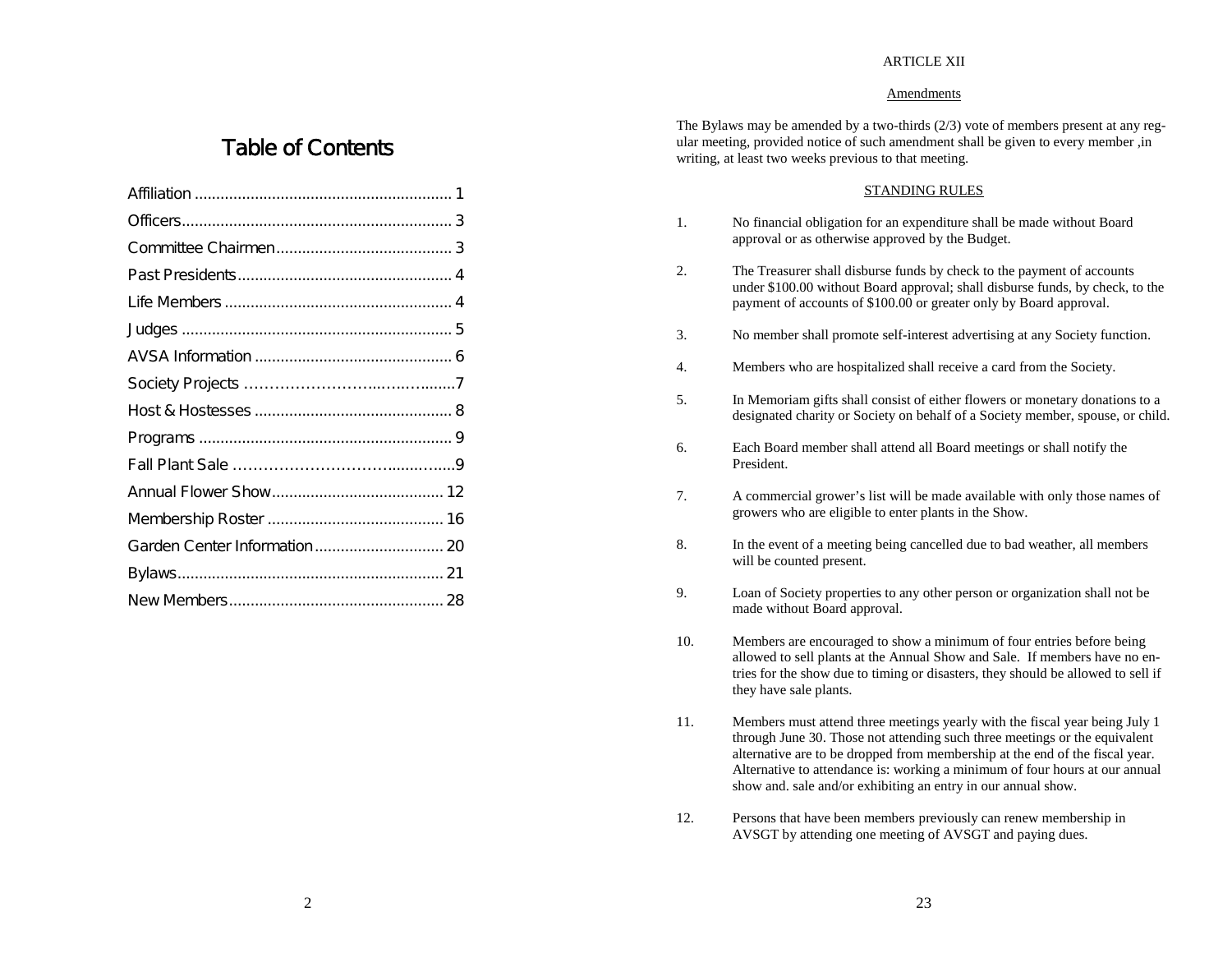#### Section 8. The Yearbook Committee: (a) Shall be responsible for compiling an annual Yearbook to be distributed to members no later than the October meeting.

#### Section 9. The Ways and Means Committee:

Shall be responsible for all fund raising projects and activities, as directed by the Society.

#### Section 10. The Scholarship Committee:

(a) Shall consist of a chairman and two members at large. (b) Shall select, when directed by the Board of Directors, a scholarship recipient, who shall be a student studying Horticulture or a related field at an accredited college or university.

#### ARTICLE X

#### Duties of Special Committees

#### Section 1. The Auditing Committee:

(a) Shall be appointed by the President at the May meeting;

(b) Shall consist of two (2) people, neither of whom shall be the President, Vice-President or Treasurer;

(c) Shall audit the Treasurer's books and give a written report at the next general meeting;

#### Section 2. The Nominating Committee:

(a) Shall consist of five (5) members, elected at the second regular meeting proceeding the May meeting;

(b) Shall present a slate of officers at the May meeting;

(c) The Chairman of the Committee shall attend the Board of Directors' meetings during the term of his (her) chairmanship, with no voting privileges.

#### **ARTICLE XI**

#### Parliamentary Authority

The rules contained in Roberts Rules of Order, Newly Revised, shall govern this organization in all cases to which they applicable and to which they are not inconsistent with the bylaws.

# Officers and Committees

## Elected Officers

President Nancy Moerer

Vice-President Elmer Godeny

Secretary Sherrie Wallace

Treasurer John Carter

Historian Karen Briley

### Appointed Officer

Parliamentarian Jeanne Cotten

# Standing Committees

Advisory **Judy Carter** Flower Show Ramona Donnell Hospitality **Gerri Yeagle** Membership Tena Painter Notification **Frances Kilpatrick** Programs Elmer Godeny Publicity **Sherrie Wallace** Newsletter **Manual** Judy Carter Scholarship Elmer Godeny Ways and Means **John Carter** Yearbook John & Judy Carter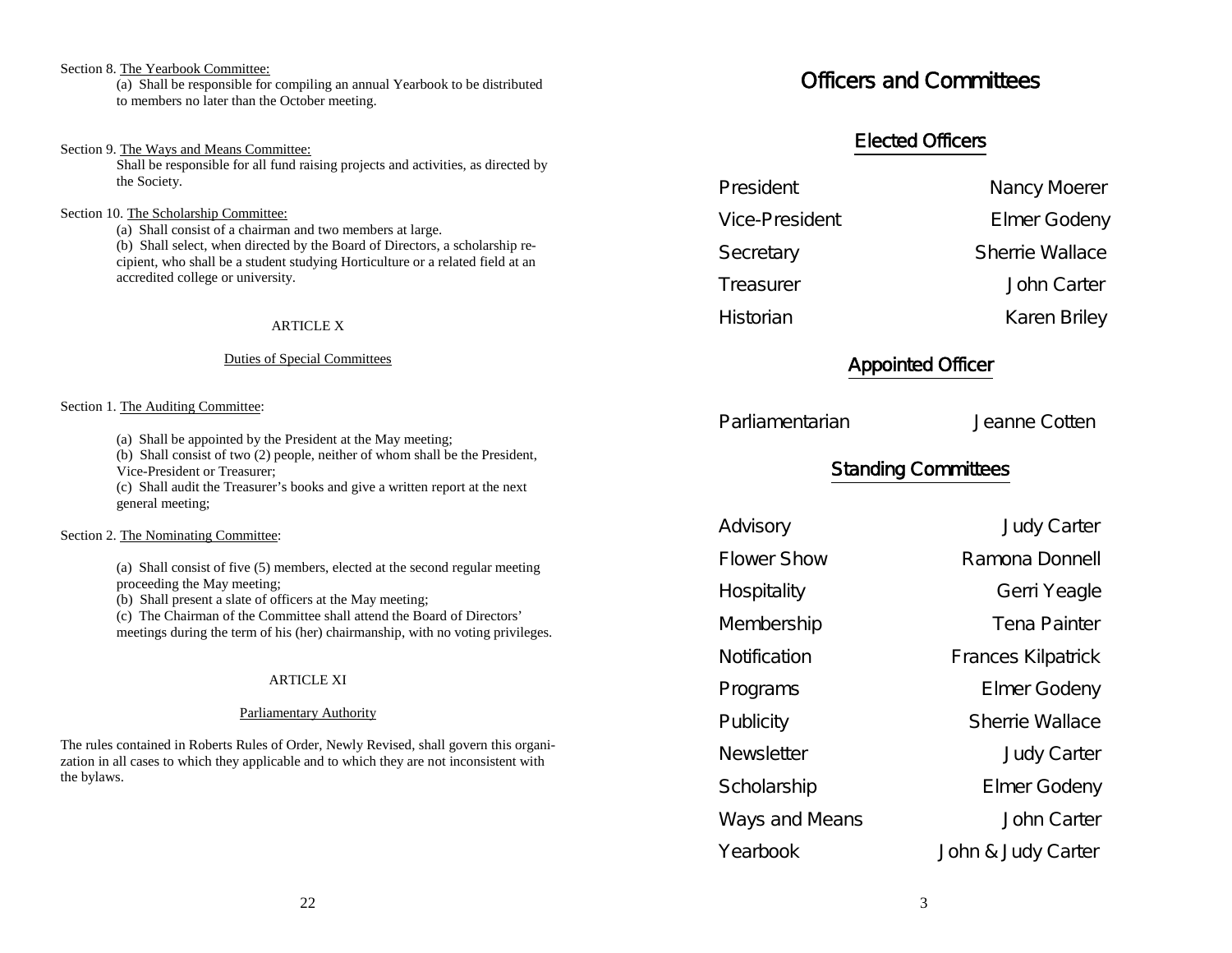#### ARTICLE IX

#### Duties of Standing Committees

| Honoraria                  | <b>Duties of Standing Committees</b>                                                                                                                                                    |
|----------------------------|-----------------------------------------------------------------------------------------------------------------------------------------------------------------------------------------|
| <b>Past Presidents</b>     | Section 1. The Advisory Committee:<br>(a) Shall consist of the three (3) immediate past presidents;<br>(b) Shall advise the Society on procedures;                                      |
| George Hightower 1976-1977 | (c) The immediate past president of the Society shall be Chairman of the Ad-<br>visory Committee.                                                                                       |
| Jaunita Freeman 1977-1978  | Section 2. The Flower Show Committee:                                                                                                                                                   |
| Marilyn Campbell 1978-1979 | Shall be responsible for planning and executing all flower shows as directed                                                                                                            |
| Mara Del DeMars 1979-1980  | by the Society.                                                                                                                                                                         |
| Charles Sims 1980-1981     | Section 3. The Hospitality Committee:<br>(a) Shall secure hostesses for refreshments at each meeting;                                                                                   |
| Jaunita Freeman 1981-1982  | (b) Shall assist the Program Chairman in planning social events;                                                                                                                        |
| Barbara Thomas 1981-1984   | (c) Shall provide names of the hostesses for each meeting to the Yearbook<br>Chairman for inclusion in the Yearbook.                                                                    |
| Emily Haynes 1984-1985     | Section 4. The Membership Committee:                                                                                                                                                    |
| Nancy Moerer 1985-1986     | (a) Shall keep an up-to-date list of names, addresses and telephone numbers                                                                                                             |
|                            | of all members and shall provide this information to the Secretary and the<br>Notification, Publicity and Yearbook Chairmen;                                                            |
| Judy Carter 1988-1990      | (b) Shall provide name tags for members and guests at each meeting;<br>(c) Shall send an invitation to attend meetings to each prospective member;                                      |
| Rose Howlett 1990-1991     | (d) Shall introduce new members and guests at each meeting.                                                                                                                             |
| Rita Linkswiler 1991-1993  | Section 5. The Notification Committee:                                                                                                                                                  |
| Rose Howlett 1993-1995     | (a) Shall keep an up-to-date list of all members' names, addresses, and tele-<br>phone numbers;                                                                                         |
|                            | (b) Shall notify members of any information pertinent to the Society when<br>requested by the President or Board of Directors;                                                          |
| Rennie Taylor 1997-1999    | (c) Shall keep the club advised of bereavement or illness of members and                                                                                                                |
|                            | shall remember them in the name of the Society.                                                                                                                                         |
|                            | Section 6. The Program Committee:<br>(a) Shall arrange programs of all meetings;                                                                                                        |
| Jo Ellen Corley 2003-2004  | (b) Shall submit the programs to the Board of Directors for approval;                                                                                                                   |
|                            | (c) Shall submit a list of the programs to the Yearbook Chairman by Septem-<br>ber 1st:                                                                                                 |
| John Carter 2005-2007      | (d) The Vice-President of the Society shall be the Chairman of the Program<br>Committee.                                                                                                |
| Judy Carter2007-2009       |                                                                                                                                                                                         |
| Sherrie Wallace 2009-2011  | Section 7. The Publicity Committee:<br>(a) Shall be responsible for all publicity concerning the activities of the Soci-                                                                |
|                            | ety;<br>(b) Shall be responsible for compiling and mailing the Society's official pub-<br>lication, The Bloomin' News, to each member as often as directed by the<br>Board of Directors |

Honoraria

.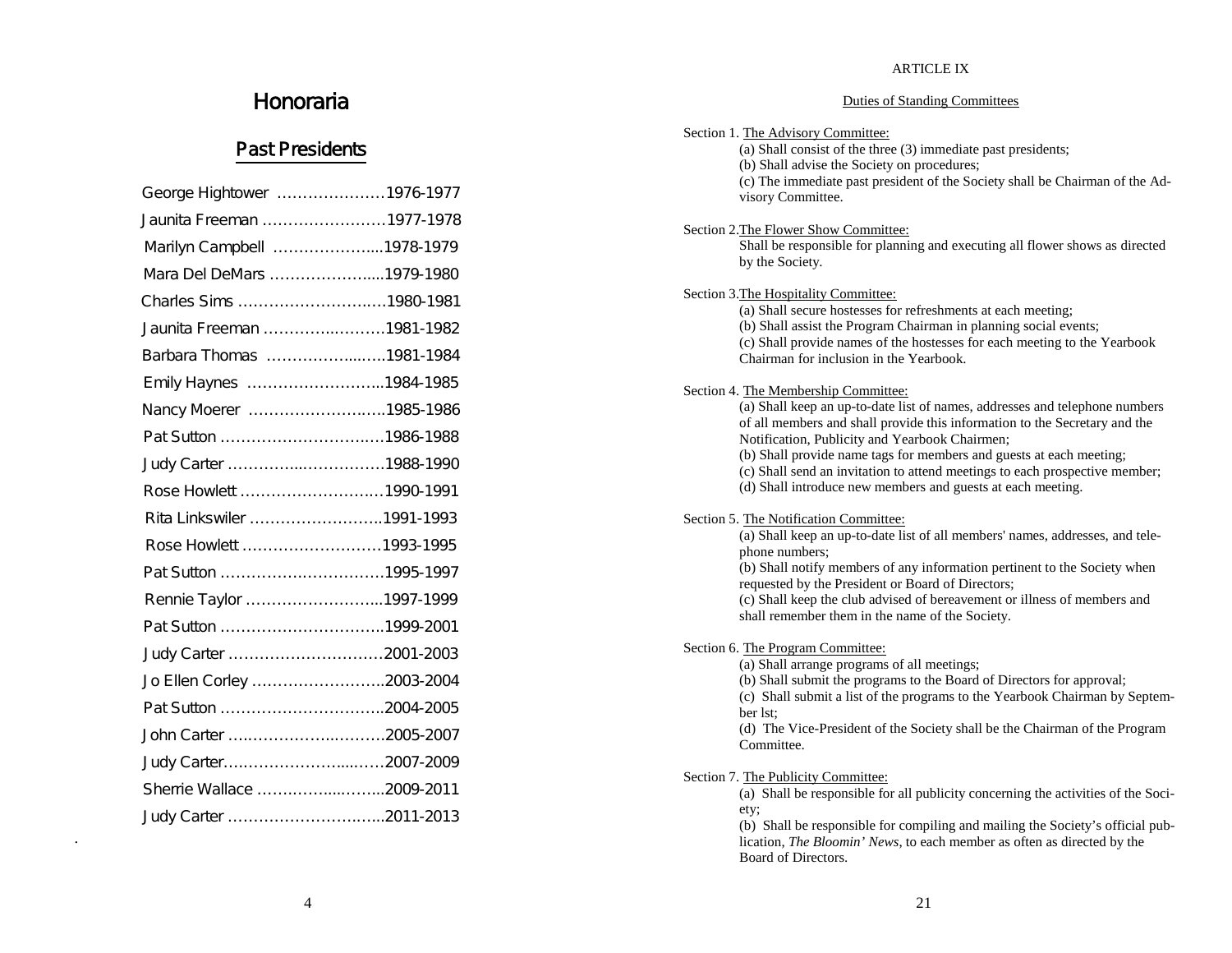#### Section 5. The Historian

- (a) shall prepare a history of the activities of the Society;
- (b) shall have the book on display at the Annual meeting.

#### Section 6. The Parliamentarian

(a) shall attend all meetings of the Society and the Board of Directors, and advise the President, Board of Directors, and committee member, officer or member on parliamentary questions concerning the Society; (b) shall be a member of a Bylaws Committee.

#### **ARTICLE VI**

#### Meetings

- Section 1. Meetings will be held at 7:30 p.m. on the third Monday of each month at the Tulsa Garden Center, 2435 So. Peoria, unless otherwise directed by the Society.
- Section 2. The June meeting will be the Annual meeting.
- Section 3. The fiscal year begins July lst.
- Section 4. One-fourth (1/4) of the members of the Society shall constitute a quorum.

#### ARTICLE VII

#### Board of Directors

- Section 1. The Board of Directors shall consist of the elected officers, Parliamentarian, and Chairmen of the Standing Committees.
- Section 2. The Board of Directors:

(a) Shall meet upon the call of the President; (b) Shall transact emergency business of the Society between meetings, any action to be ratified by the Society; (c) Shall be subject to the orders of the Society and none of its acts shall conflict with action taken by the Society; (d) Six (6) members shall constitute a quorum.

#### ARTICLE VIII

#### **Committees**

- Section 1. Standing Committees shall be Advisory, Flower Show, Hospitality, Membership, Notification, Program, Publicity, Yearbook, Ways and Means and Scholarship.
- Section 2. Special Committees shall be Auditing and Nominating.

# AVSA Accredited Judges

### Master Judge & Teacher

Pat Sutton

### Master Judges

Jeanne Cotten Ramona Donnell Doris Carson

### Senior Judge and Teacher

Elmer Godeny

### Senior Judges

John Carter Judy Carter B J Ohme

### Advanced Judges

Patricia Daniel Susan Hill

### AVSA Life Members

Doris Carson Judy Carter John Carter Jeanne Cotten Jack Cochran Ramona Donnell Elmer Godeny Susan Hill Sherry Whitmer

### AVSA Representative

John Carter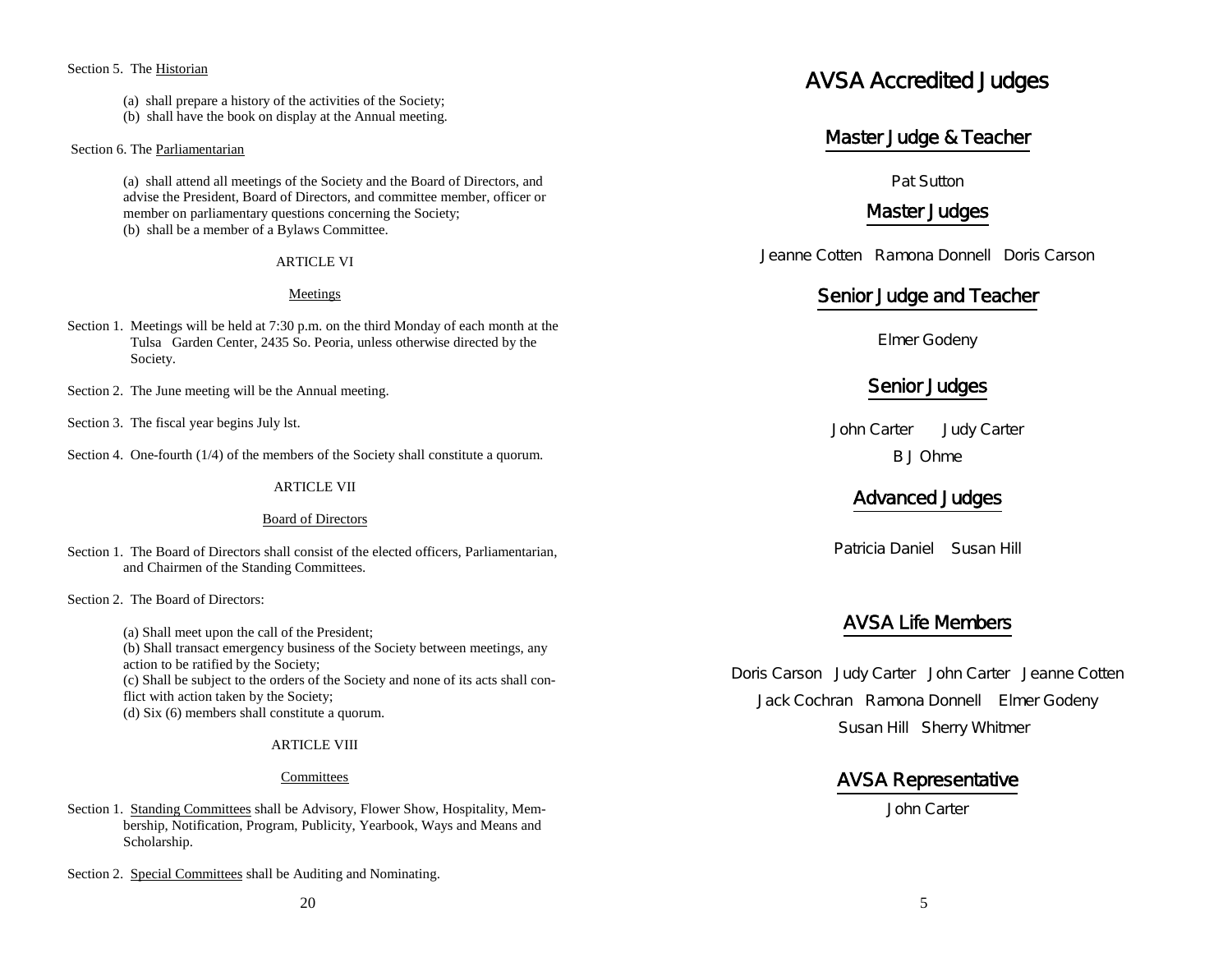#### ARTICLE V Duties of Officers

# AVSA Information

### AVSA President

John Carter 1825 W Lincoln St Broken Arrow, OK 74012 President@avsa.org

### Affiliate Chairman

Mel Grice 2019 Crosswind Ct Englewood, OH 45322 melsgrice@earthlink.net

### Best Varieties Compiler

John Carter 1825 W Lincoln St Broken Arrow, OK 74012 President@avsa.org

### AVSA Office

Amy Carruth Administrative Coordinator 2375 North Street Beaumont, TX 77702 Fax 409-839-4329 Ph. 409-839-4725 www.avsa.org

#### Section 1. The President

(a) shall preside at all meetings of the Society and the Board of Directors;

(b) shall appoint the Parliamentarian, with the approval of the elected officers;

(c) shall appoint Chairmen of Standing Committees with the approval of the elected officers;

(d) shall appoint special committees with the approval of the Board of Directors;

(e) shall be an ex-officio member of all committees, except the Nominating Committee;

(f) shall appoint an Auditing Committee at the May meeting consisting of two members to audit the Treasurer's books, neither of whom shall be the President, Vice-President or Treasurer.

Section 2. The Vice President

(a) shall preside at the meetings in the absence of the President;

(b) shall, upon resignation or removal of the President, become President for the unexpired term;

(c) shall be Chairman of the Program Committee.

Section 3. The Recording Secretary

(a) shall record the minutes of the Society and the Board of Directors;

(b) shall supply the President with a copy of the minutes within ten days following a meeting;

(c) shall keep an attendance record of meetings;

(d) shall maintain record book(s) in which the bylaws, special rules of order, standing rules and minutes are entered, with any amendments to these documents properly recorded, and to have the current record book(s) on hand at every meeting.

#### Section 4. The Treasurer

(a) shall be custodian of all funds, which shall be maintained in an account designated by the Board of Directors;

(b) shall keep an itemized account of all receipts and expenditures;

(c) shall disburse funds, by check, to the payment of accounts due by the Society upon approval by the Society;

(d) shall receive dues from members;

(e) shall present a financial report at each meeting of the Society;

(f) shall give written financial reports to the President and Secretary at each meeting;

(g) shall deliver the Treasurer's books to the Auditing Committee two weeks after the June meeting;

(h) shall sign all checks;

(i) shall prepare a proposed budget for the coming year, subject to approval of the Board of Directors.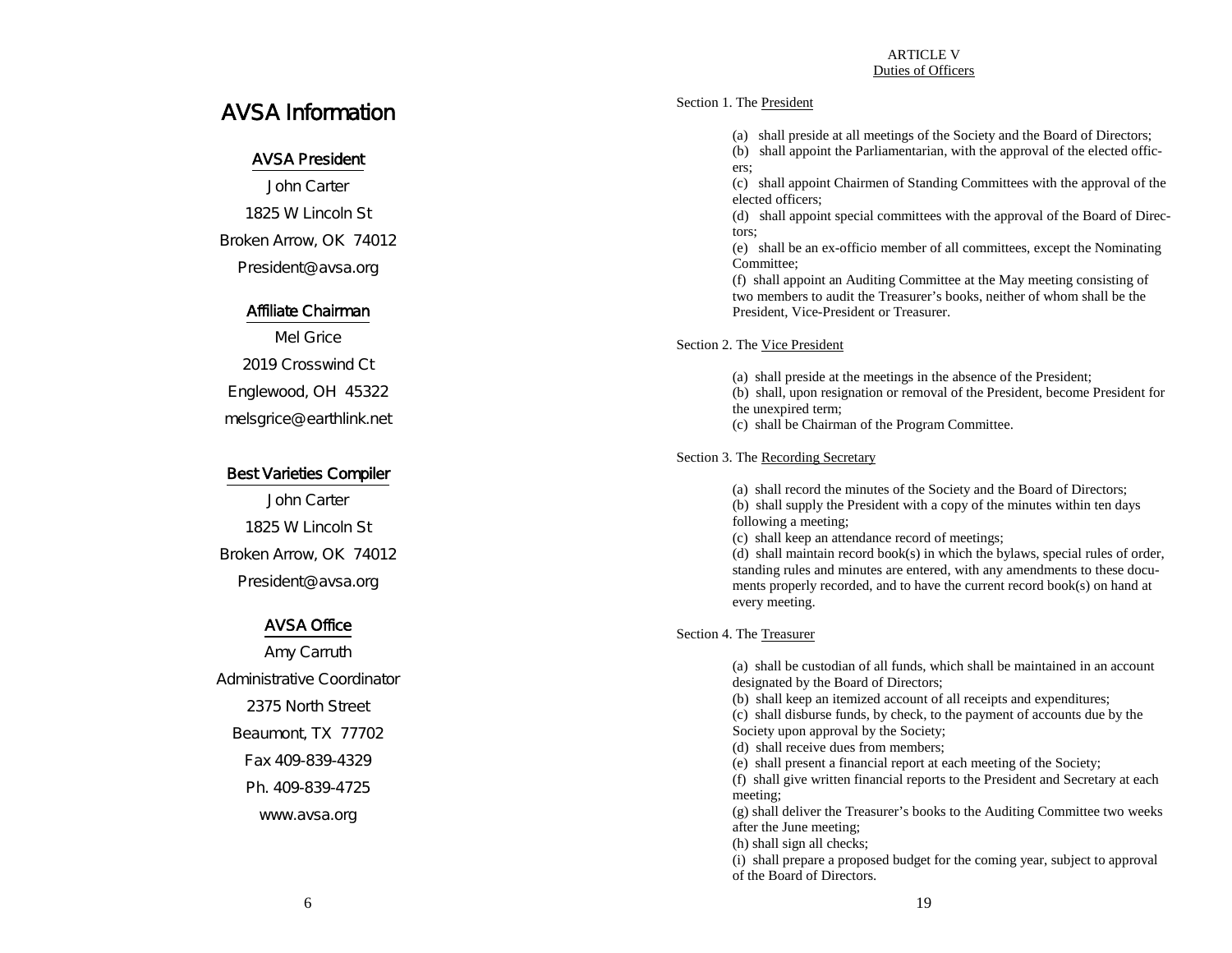#### ARTICLE IV

#### Officers and Elections

| Section 1.  | The elected officers of this Society shall be a President, Vice-President,<br>Recording Secretary, Treasurer, and Historian. These officers shall<br>perform the duties prescribed by these bylaws and by the parliamentary<br>authority adopted by the Society. | <i>SOCIETY PI</i><br>Supporting the African Violet Society of A                         |
|-------------|------------------------------------------------------------------------------------------------------------------------------------------------------------------------------------------------------------------------------------------------------------------|-----------------------------------------------------------------------------------------|
| Section 2.  | Officers shall serve for one year or until their successors are elected.                                                                                                                                                                                         | Building Fund, the AVSA Booster Fund a                                                  |
| Section 3.  | An elected officer can serve no more than two consecutive terms except<br>for the Treasurer who may serve up to four consecutive terms.                                                                                                                          | Distributing AVSA culture folders and oth<br>public at the Tulsa Garden Center and di   |
| Section 4.  | To be eligible to serve as an elected officer, the nominee shall be a<br>member in good standing and have belonged to the Society for at least<br>one year.                                                                                                      | Participating in the Tulsa Garden Center<br>Tulsa Garden Center activities.             |
| Section 5.  | The Nominating Committee shall consist of five members.                                                                                                                                                                                                          |                                                                                         |
| Section 6.  | To be eligible to serve on the Nominating Committee, a member shall<br>be in good standing and have belonged to the Society for at least six<br>months.                                                                                                          | Donating a scholarship to a full-time hort<br>College or other accredited educational i |
| Section 7.  | The Nominating Committee shall be elected at the second regular meet-<br>ing preceding the May meeting.                                                                                                                                                          | Providing AVSGT 's periodic newslette<br>member.                                        |
| Section 8.  | Election of the Nominating Committee shall be by ballot.                                                                                                                                                                                                         | Volunteering to present programs on viol                                                |
| Section 9.  | Nominees placed on the ballot shall have given consent to serve.                                                                                                                                                                                                 | clubs upon request.                                                                     |
| Section 10. | The nominee receiving the highest number of votes shall serve as<br>Chairman of the Nominating Committee.                                                                                                                                                        | Participating in the Missouri Valley Africa<br>and Show in St. Joseph, Mo, October 11   |
| Section 11. | The Board of Directors shall fill any vacancy on the Nominating<br>Committee.                                                                                                                                                                                    | Presenting the Standard African Violet S                                                |
| Section 12. | The Nominating Committee shall present a slate of officers at the May<br>meeting.                                                                                                                                                                                | AVSA accredited judges, on February 21<br>ter. This event is open to the public.        |
| Section 13. | Additional nominations may be made for officers from the floor. No<br>person shall be nominated whose consent to serve has not been secured.                                                                                                                     | Participating in the 68th annual African V<br>and Show to be held in Nashville, TN, Ma  |
| Section 14. | The election of officers shall be by ballot except when there is but one<br>nominee, in which event the vote can be by voice.                                                                                                                                    |                                                                                         |
| Section 15. | The officers shall be elected at the May meeting and shall assume their<br>duties at the close of the June meeting.                                                                                                                                              |                                                                                         |
| Section 16. | The Parliamentarian shall be an appointed officer, appointed by the<br>President with the approval of the elected officers.                                                                                                                                      |                                                                                         |
| Section 17. | The Board of Directors shall fill a vacancy in any elected office except<br>President.<br>18                                                                                                                                                                     | 7                                                                                       |

#### SOCIETY PROJECTS

Supporting the African Violet Society of America by donations to the AVSA Building Fund, the AVSA Booster Fund and/or the Tinari Endowment Fund.

Distributing AVSA culture folders and other informational material to the public at the Tulsa Garden Center and during AVSGT Shows and Sales.

Participating in the Tulsa Garden Center Affiliates Council and supporting Tulsa Garden Center activities.

Donating a scholarship to a full-time horticultural student at Tulsa Community College or other accredited educational institution.

Providing AVSGT 's periodic newsletter, The Bloomin ' News, to each member.

Volunteering to present programs on violet culture and care to other garden clubs upon request.

Participating in the Missouri Valley African Violet Council Fall Convention and Show in St. Joseph, Mo, October 11-12, 2013.

Presenting the Standard African Violet Show and Sale, which is judged by AVSA accredited judges, on February 21-22, 2014 at the Tulsa Garden Center. This event is open to the public.

Participating in the 68th annual African Violet Society of America Convention and Show to be held in Nashville, TN, May 25 - June 1, 2014.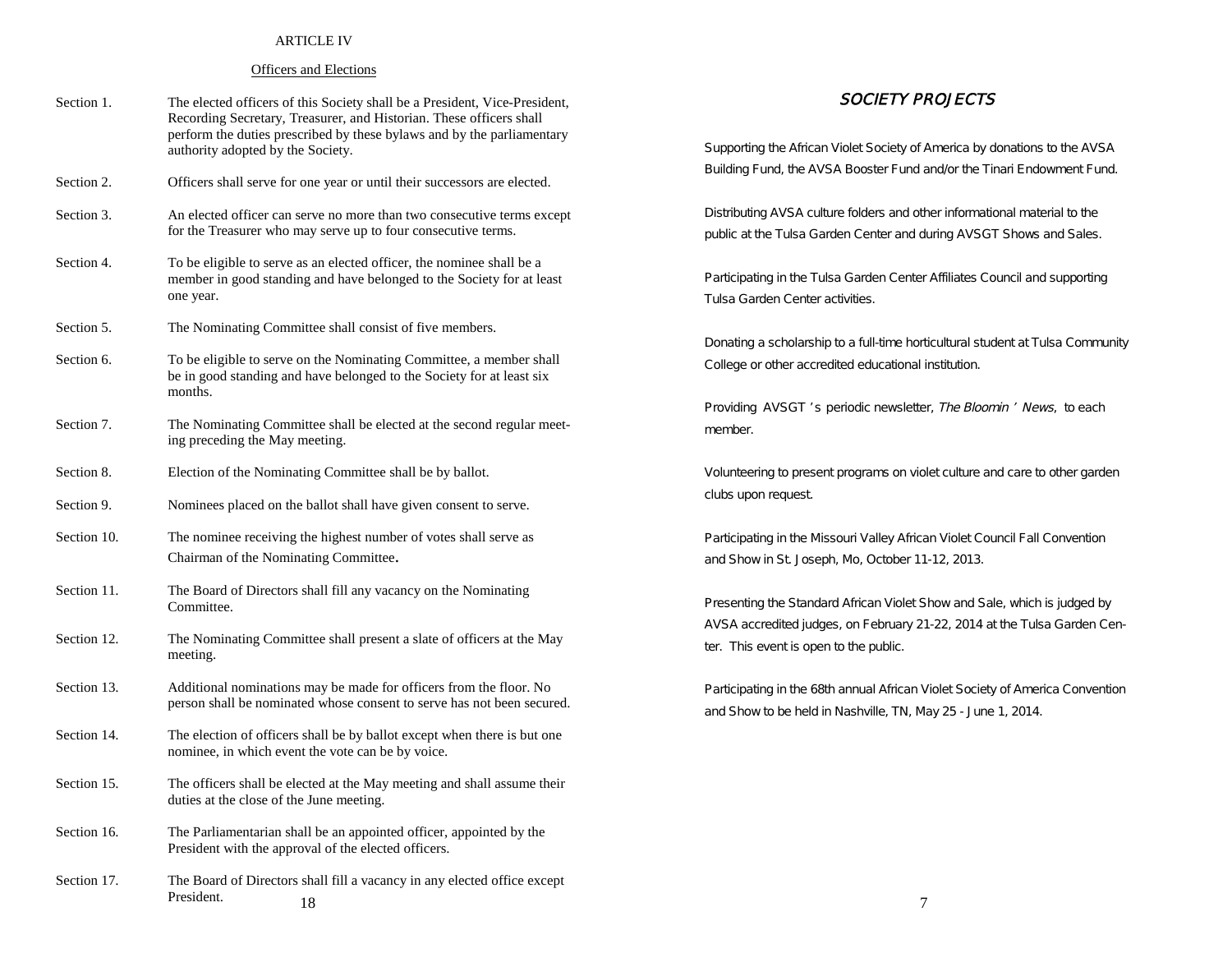# Hospitality Hosts/Hostesses

| September 16, 2013 | Jeanne Cotten<br>Ramona Donnell               |                                                                                                                                                                                                               | <b>ARTICLE I</b><br>Name and Affiliation                                                                                                                                                                                                                                                                    |
|--------------------|-----------------------------------------------|---------------------------------------------------------------------------------------------------------------------------------------------------------------------------------------------------------------|-------------------------------------------------------------------------------------------------------------------------------------------------------------------------------------------------------------------------------------------------------------------------------------------------------------|
| October 21, 2013   | Karen Briley<br><b>Tena Painter</b>           | Section 1.                                                                                                                                                                                                    | The name of this Society shall be the African Violet Society of<br>Greater Tulsa, Inc.                                                                                                                                                                                                                      |
| November 18, 2013  | <b>Frances Kilpatrick</b><br>Pat Sutton       | Section 2.                                                                                                                                                                                                    | The Society shall be an affiliate of the African Violet Society of<br>America, Inc.                                                                                                                                                                                                                         |
| December 16, 2013  | Christmas Party -<br>Everyone                 | Section 3.                                                                                                                                                                                                    | The Society shall be a non-profit organization and no part of the net<br>earnings shall inure to the benefit of any individual member. In the<br>event of the dissolution of the Society, all monies shall go to a pro-<br>ject or projects designated by the membership after the payment of<br>all debts. |
| January 20, 2014   | <b>Elmer Godeny</b><br>Joan Day               |                                                                                                                                                                                                               | <b>ARTICLE II</b><br>Object                                                                                                                                                                                                                                                                                 |
| February 17, 2014  | Jacque Northrup<br><b>Curtis Northrup</b>     | The object of this Society shall be to afford a convenient and beneficial association of<br>persons interested in the culture and propagation of the African violet, botanically<br>known as the Saintpaulia. |                                                                                                                                                                                                                                                                                                             |
| March 17, 2014     | Susan Hill<br>Joan Gallo                      |                                                                                                                                                                                                               | <b>ARTICLE III</b><br>Membership and Dues                                                                                                                                                                                                                                                                   |
| April 21, 2014     | Nancy Moerer<br>Doris Carson                  | Section 1.                                                                                                                                                                                                    | Any person actively growing African violets and/or other Gesneri-<br>ads shall be eligible for membership in this Society upon paying<br>dues.                                                                                                                                                              |
| May 19, 2014       | <b>Sherrie Wallace</b><br><b>Phil Wallace</b> | Section 2.                                                                                                                                                                                                    | All Society members are encouraged to be members of the Tulsa<br>Garden Center.                                                                                                                                                                                                                             |
| June 16, 2014      | Nancy Moerer                                  | Section 3.<br>Section 4.                                                                                                                                                                                      | Single memberships shall be ten dollars per annum.<br>Family memberships shall be fifteen dollars per annum.                                                                                                                                                                                                |
|                    | Gerri Yeagle<br><b>John Carter</b>            | Section 5.                                                                                                                                                                                                    | Annual dues are due May 1st. New member dues effective January<br>1 or after shall be one-half $(1/2)$ the annual dues.                                                                                                                                                                                     |
| July 21, 2014      | <b>Judy Carter</b>                            | Section 6.                                                                                                                                                                                                    | Dues not paid by the close of the June meeting shall be considered<br>delinquent and the member shall be dropped from the Society.                                                                                                                                                                          |
| August 18, 2014    | <b>Judy Carter</b><br><b>John Carter</b>      | Section 7.                                                                                                                                                                                                    | Prospective members may attend no more than three meetings with-<br>out paying dues.                                                                                                                                                                                                                        |

*African Violet Society of Greater Tulsa, Inc. By-laws*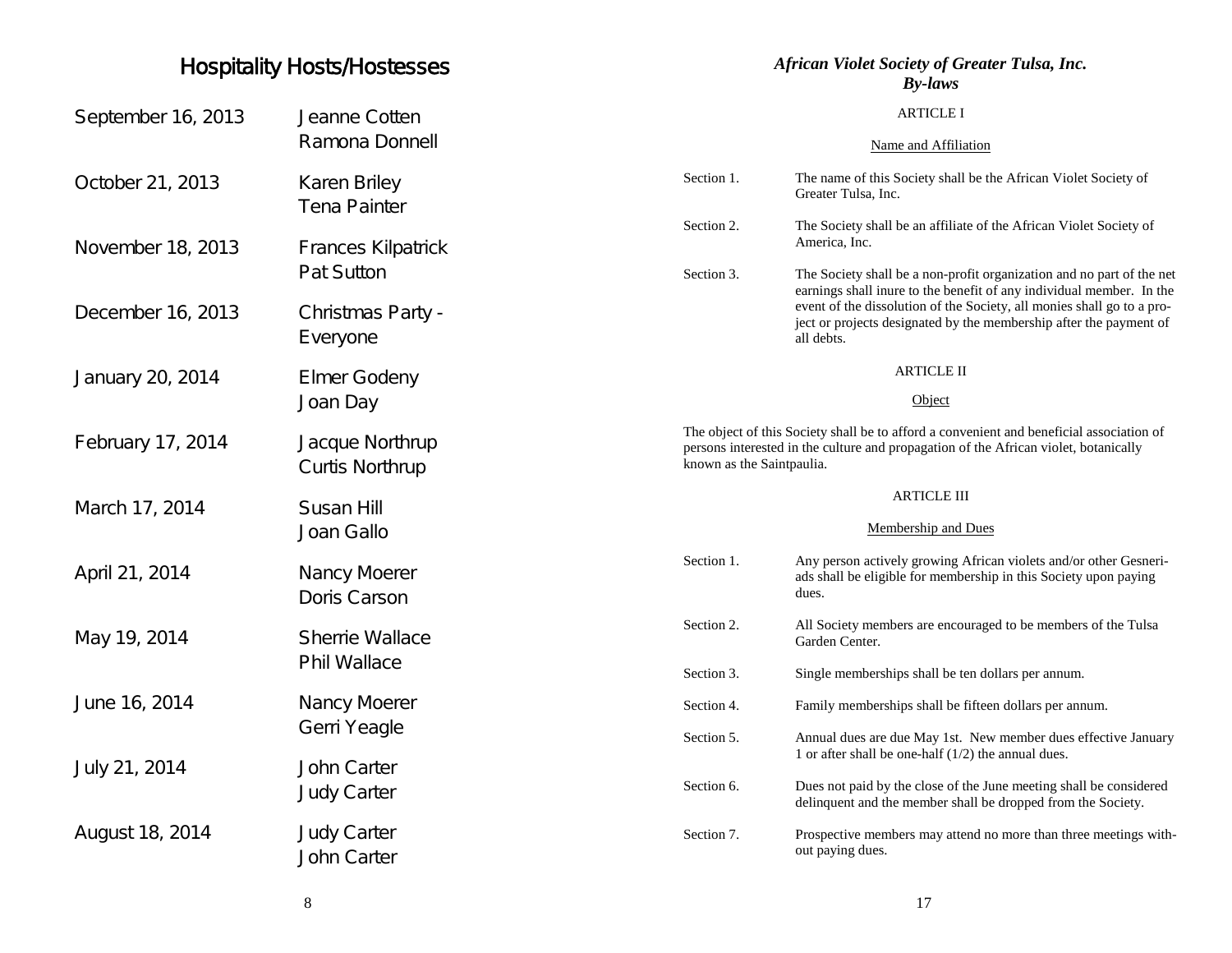# **Membership**

### **Special Honorary Members**

Jack Cochran\*

# **Regular Members**

\* - AVSA member

Member information removed for sharing design.

Member information is maintained in an MS Access data base. The member information is formatted into a report to fit this space and copied into this document which is created by MS Publisher.

# Programs

AVSGT meetings are held at the Tulsa Garden Center on the third Monday of each month unless otherwise indicated.

" <sup>V</sup> iolet Visiting " from 7:00 - 7:15 PM precedes the regular meeting as <sup>a</sup> time for refreshments and informal discussions . The business meeting begins at 7:15 PM followed by the program.

# September 16, 2013

Program: "Re-potting and Growing African Violets " Speaker: Sherrie Wallace

October 5, 2013

AVSGT Fall Sale

October 11-12, 2013

" V iolets Along the Pony Express Trail"

MVAVC Fall Show and Meeting

St. Joseph, MO

October 21, 2013

- Program: "2013 AVSA Convention DVD "
- Speaker: Elmer Godeny

There are several programs possible from this one DVD including an interview with the top exhibitor.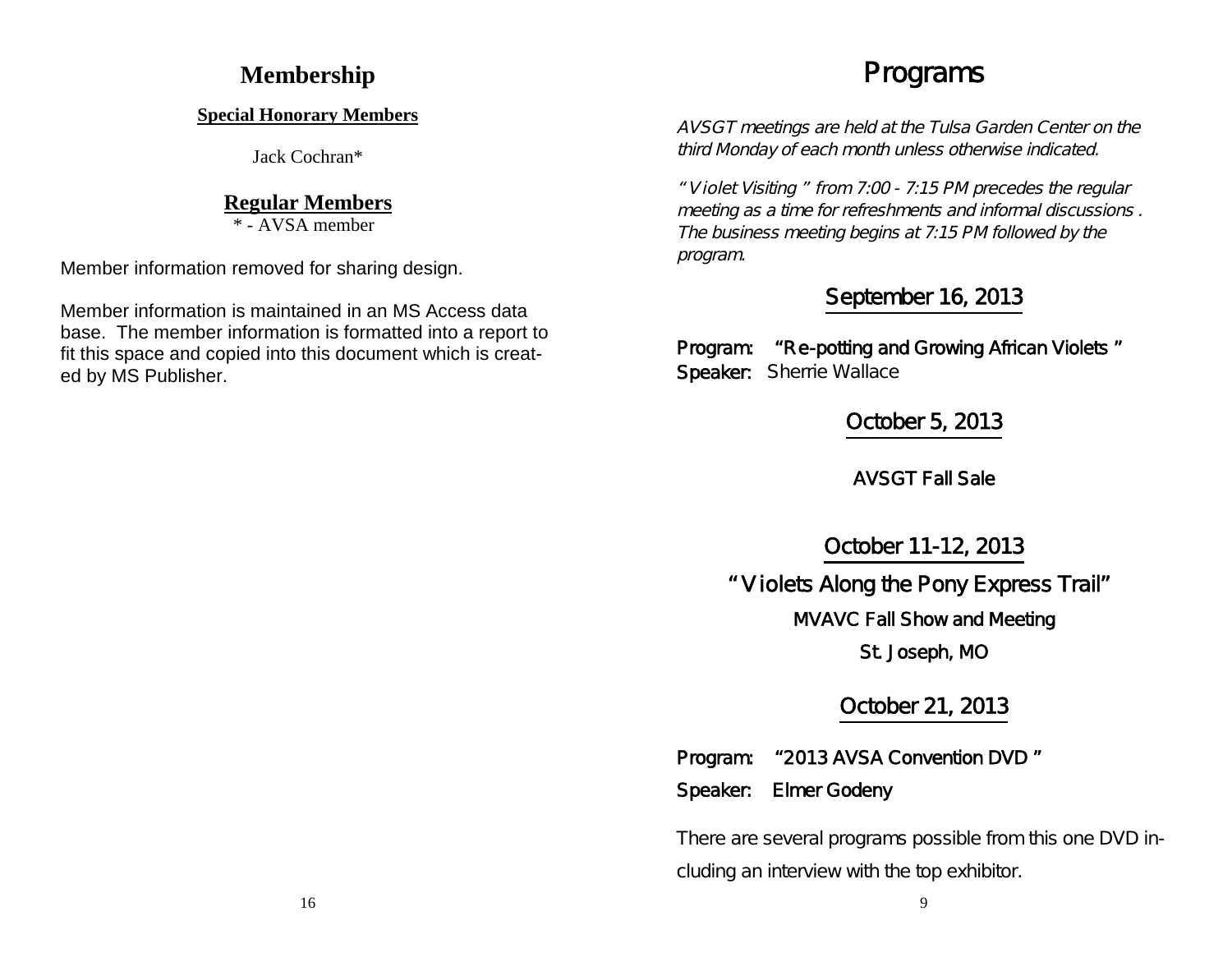# November 18, 2013

# Program: " DVD Program on African Violet Species " Speaker: Elmer Godeny

Elmer will present a program including a DVD presentation on violet species and discussion on growing these interesting plants.

# July 21, 2014

Program: "Growing for Beginners "

### Moderator: Sherrie Wallace

Sherrie will cover the basics of violet growing. We will also be able to share our successes and problems.

# August 18, 2014

# December 16, 2013

# Holiday Party: 6:30 pm at Tulsa Garden Center

Pot Luck Dinner – our club will provide the meat and drinks. Members are invited to bring a vegetable or salad and a dessert. Bring your family and enjoy a fun evening. Everyone who wishes to join in the Santa gift game should bring a fun wrapped gift valued under \$10. Happy Holidays!

| Program: "Dog Days of Summer" - a "dog" show |  |
|----------------------------------------------|--|
| Speaker: Everyone                            |  |

Plan on bringing your absolute worst-looking African violet plant to the meeting and compete for " Best Dog " . We will talk about the problems represented by everyone 's plants and what to do about them.



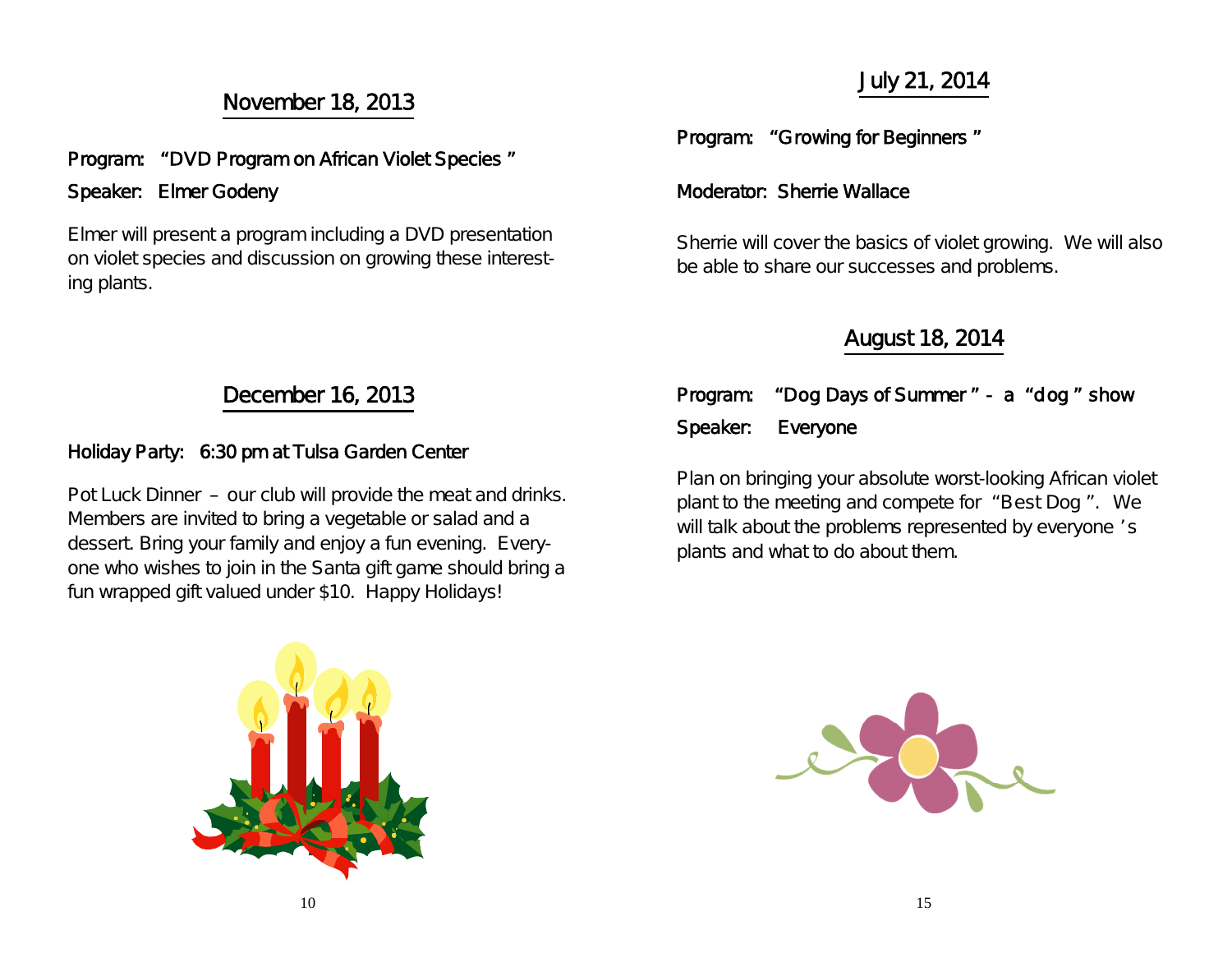# May 19, 2014

### Program: "The Gesneriad Family "

## Speaker: Doris Carson

Come and enjoy and learn about this huge family that is the source of our beautiful African violets. Doris is widely known as an exhibitor, grower and judge of Gesneriads.

Bring a Gesneriad cutting, stolen or starter plant to exchange.

# May 25 - June 1, 2014

68th Annual African Violet Society of America Convention and Show - Nashville, TN Visit www.AVSA.org for convention information!

# June 16, 2014

Program: "Growing African Violet Trailers" ( D VD by Bill Price )

### Speaker: Elmer Godeny

Installation of officers will be held during the meeting. We will then learn more about trailers from Bill Price, wellknown for his many show winners.

# January 20, 2014

# Program: "What Are The Judges Looking For? "

## Speakers: Pat Sutton

Learn what the Judges are going to look for when judging your plants in the show next month.

# February 17, 2014

# Program: "Preparing Your Plants for the Show "

### Speakers: Elmer Godeny & show committees

Learn the mechanics of Classification and Entries procedures to enter your plants into the show. Find out how to mark your plants for the plant sale. Get answers to any show and sale questions that you may have and sign up on the workers ' lists. Show and sale will be at the end of this week.